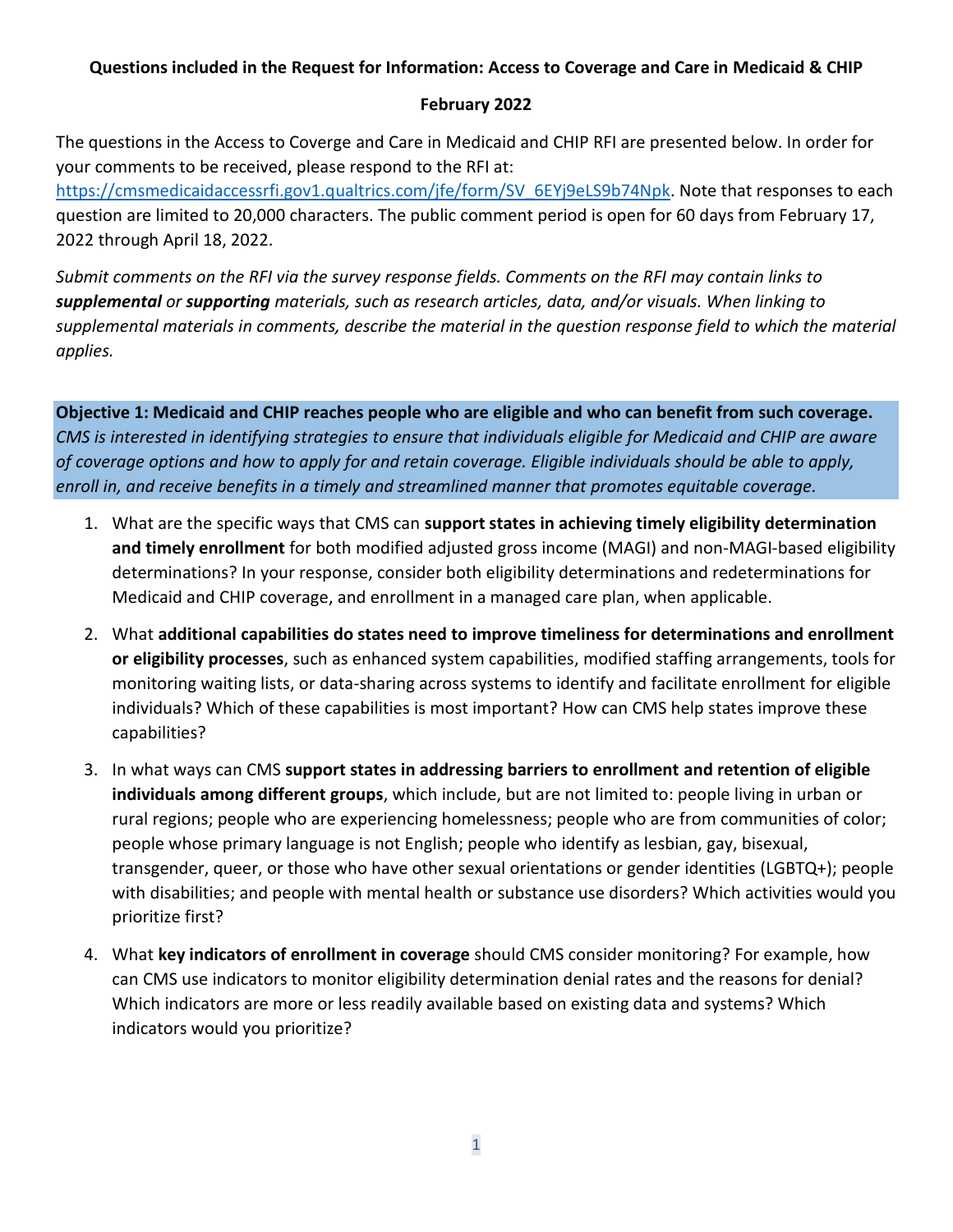**Objective 2: Medicaid and CHIP beneficiaries experience consistent coverage.** *CMS is seeking input on strategies to ensure that beneficiaries are not inappropriately disenrolled and to minimize gaps in enrollment due to transitions between programs. These strategies are particularly important during and immediately after the COVID-19 Public Health Emergency (PHE) and can include opportunities that promote beneficiaries' awareness of requirements to renew their coverage as well as states' eligibility assessment processes, which can facilitate coverage continuity and smooth transitions between eligibility categories or programs (e.g., students eligible for school-based Medicaid services are assessed for Supplemental Security Income (SSI)/Medicaid eligibility at age 18, or youth formerly in foster care are assessed for other Medicaid eligibility after age 26).*

- 1. How should states monitor **eligibility redeterminations**, and what is needed to improve the process? How could CMS partner with states to identify possible improvements, such as leveraging managed care or enrollment broker organizations, state health insurance assistance programs, and marketplace navigators and assisters to ensure that beneficiary information is correct and that beneficiaries are enabled to respond to requests for information as a part of the eligibility redetermination process, when necessary? How could CMS encourage states to adopt existing policy options that improve beneficiary eligibility redeterminations and promote continuity of coverage, such as express lane eligibility and 12-month continuous eligibility for children?
- 2. How should CMS consider setting standards for how states communicate with **beneficiaries at-risk of disenrollment** and intervene prior to a gap in coverage? For example, how should CMS consider setting standards for how often a state communicates with beneficiaries and what modes of communication they use? Are there specific resources that CMS can provide states to harness their data to identify eligible beneficiaries at-risk of disenrollment or of coverage gaps?
- 3. What actions could CMS take to promote continuity of coverage for **beneficiaries transitioning** between Medicaid, CHIP, and other insurance affordability programs; between different types of Medicaid and CHIP services/benefits packages; or to a dual Medicaid-Medicare eligibility status? For example, how can CMS promote coverage continuity for beneficiaries moving between eligibility groups (e.g., a child receiving Early and Periodic Screening, Diagnosis, and Treatment [EPSDT] qualified supports who transitions to other Medicaid services such as home and community based services [HCBS] at age 21, etc.); between programs (Medicaid, CHIP, Basic Health Program, Medicare, and the Marketplace); or across state boundaries? Which of these actions would you prioritize first?
- 4. What are the specific ways that CMS can support states that need to enhance their **eligibility and enrollment system capabilities**? For example, are there existing data sources that CMS could help states integrate into their eligibility system that would improve *ex-parte* redeterminations? What barriers to **eligibility and enrollment system performance** can CMS help states address at the system and eligibility worker levels? How can CMS support states in tracking denial reasons or codes for different eligibility groups?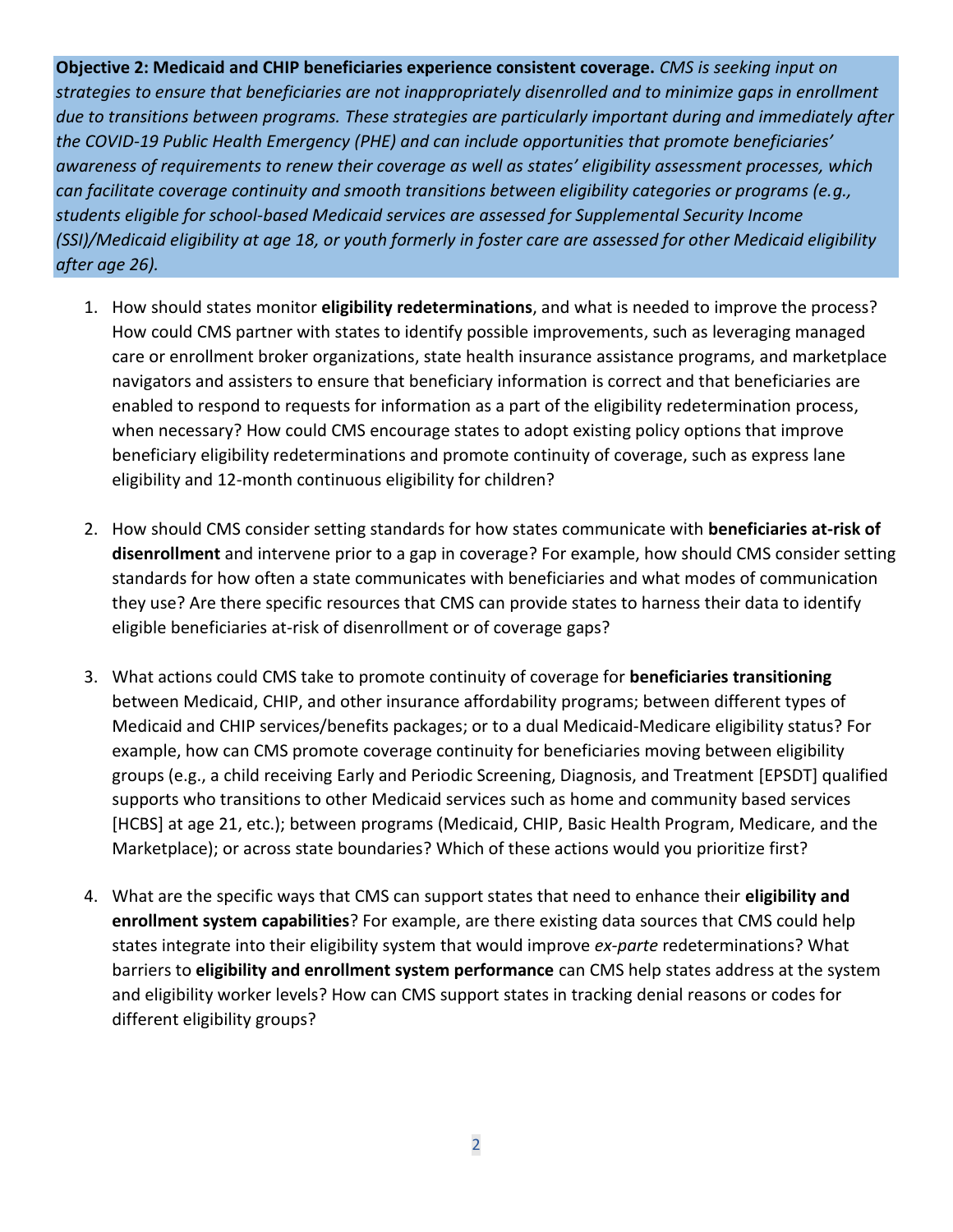**Objective 3: Whether care is delivered through fee-for-service or managed care, Medicaid and CHIP beneficiaries have access to timely, high-quality, and appropriate care in all payment systems, and this care will be aligned with the beneficiary's needs as a whole person.** *CMS is seeking feedback on how to* e*stablish minimum standards or federal "floors" for equitable and timely access to providers and services, such as targets for the number of days it takes to access services. These standards or "floors" would help address differences in how access is defined, regulated, and monitored across delivery systems, value-based payment arrangements, provider type (e.g., behavioral health, pediatric subspecialties, dental, etc.), geography (e.g., by specific state regions and rural versus urban), language needs, and cultural practices.*

- 1. What would be the most important areas to focus on if CMS **develops minimum standards** for Medicaid and CHIP programs related to access to services? For example, should the areas of focus be at the national level, the state level, or both? How should the standards vary by delivery system, valuebased payment arrangements, geography (e.g., sub-state regions and urban/rural/frontier areas), program eligibility (e.g., dual eligibility in Medicaid and Medicare), and provider types or specialties?
- 2. How could CMS **monitor states' performance against those minimum standards**? For example, what should be considered in standardized reporting to CMS? How should CMS consider issuing compliance actions to states that do not meet the thresholds, using those standards as benchmarks for quality improvement activities, or recommending those standards to be used in grievance processes for beneficiaries who have difficulty accessing services? In what other ways should CMS consider using those standards? Which of these ways would you prioritize as most important?
- 3. How could CMS consider the **concepts of whole person care<sup>1</sup> or care coordination** across physical health, behavioral health, long-term services and supports (LTSS), and health-related social needs when establishing minimum standards for access to services? For example, how can CMS and its partners enhance parity compliance within Medicaid for the provision of behavioral health services, consistent with the Mental Health Parity and Addiction Equity Act? How can CMS support states in providing access to care for pregnant and postpartum women with behavioral health conditions and/or substance use disorders? What are other ways that CMS can promote whole person care and care coordination?
- 4. In addition to existing legal obligations, how should CMS address **cultural competency and language preferences** in establishing minimum access standards? What activities have states and other stakeholders found the most meaningful in identifying cultural and language gaps among providers that might impact access to care?
- 5. What are specific ways that CMS can support states to **increase and diversify the pool of available providers** for Medicaid and CHIP (e.g., through encouragement of service delivery via telehealth, encouraging states to explore cross-state licensure of providers, enabling family members to be paid for providing caregiving services, supporting the effective implementation of Early and Periodic Screening, Diagnostic and Treatment (EPSDT) benefits, implementing multi-payer value-based purchasing initiatives, etc.)? Which of these ways is the most important?

<sup>1</sup> Under a "whole-person" philosophy, individuals with chronic physical and/or behavioral health conditions are provided linkages to long-term community care services and supports, social services, and family services, as needed. State Medicaid Director Letter #10-024. Available at: <https://www.medicaid.gov/federal-policy-guidance/downloads/smd10024.pdf>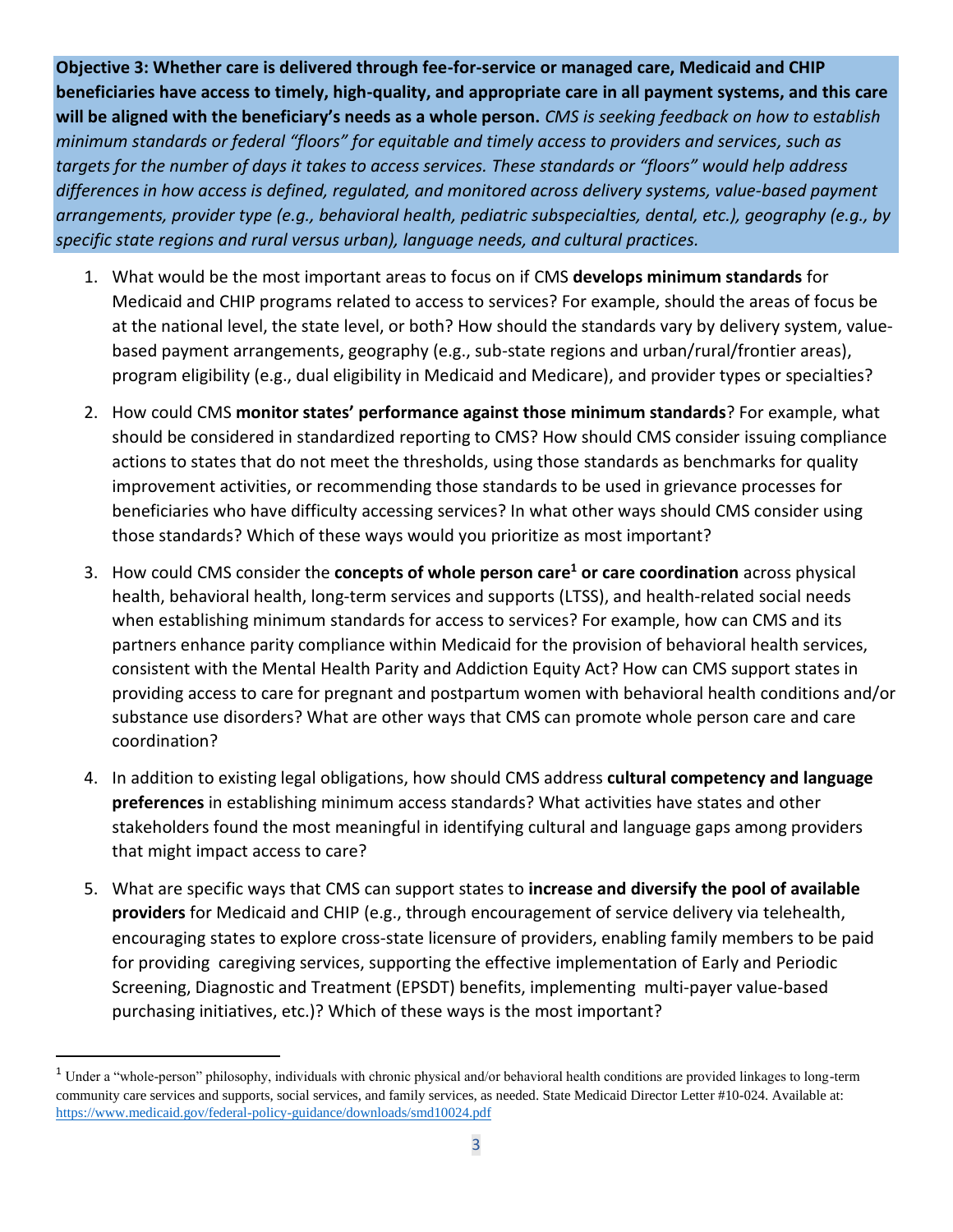**Objective 4: CMS has data available to measure, monitor, and support improvement efforts related to access to services (i.e., potential access; realized access; and beneficiary experience with care across states, delivery systems, and populations).** *CMS is interested in feedback about what new data sources, existing data sources (including Transformed Medicaid Statistical Information System [T-MSIS], Medicaid and CHIP Core Sets, and home and community based services (HCBS) measure set), and additional analyses could be used to meaningfully monitor and encourage equitable access within Medicaid and CHIP programs.*

- 1. What should CMS consider when developing an **access monitoring approach that is as similar as possible** across Medicaid and CHIP delivery systems (e.g., fee-for-service and managed care programs) and programs (e.g., HCBS programs and dual eligibility in Medicaid and Medicare) and across services/benefits? Would including additional levels of data reporting and analyses (e.g., by delivery system or by managed care plan, etc.) make access monitoring more effective? What type of information from CMS would be useful in helping states identify and prioritize resources to address access issues for their beneficiaries? What are the most significant gaps where CMS can provide **technical or other types of assistance to support states in standardized monitoring and reporting**  across delivery systems in areas related to access?
- 2. What **measures of potential access**, also known as care availability, should CMS consider as most important to monitor and encourage states to monitor (e.g., provider networks, availability of service providers such as direct service workers, appointment wait times, grievances and appeals based on the inability to access services, etc.)? How could CMS use data to monitor the **robustness of provider networks across delivery systems** (e.g., counting a provider based on a threshold of unique beneficiaries served, counting providers enrolled in multiple networks, providers taking new patients, etc.)?
- 3. In what ways can CMS promote a more standardized effort to **monitor access in long-term services and supports (LTSS), including HCBS, programs**? For example, how could CMS leverage the draft HCBS measure set, grievances and appeals, or states' comparisons of approved Person-Centered Service Plans to encounter or billing data in managed care or fee-for-service to ensure appropriate services are being received? Which activities would you prioritize first?
- 4. How should CMS consider requiring states to report standardized data on **Medicaid fair hearings, CHIP reviews, managed care appeals and grievances, and other appeal and grievance processes** that address enrollment in coverage and access to services? How could these data be used to meaningfully monitor access?
- 5. How can CMS best leverage **T-MSIS data to monitor access** broadly and to help assess potential inequities in access? What additional data or specific variables would need to be collected through T-MSIS to better assess access across states and delivery systems (e.g., provider taxonomy code set requirements to identify provider specialties, reporting of National Provider Identifiers [NPIs] for billing and servicing providers, uniform managed care plan ID submissions across all states, adding unique IDs for beneficiaries or for managed care corporations, etc.)?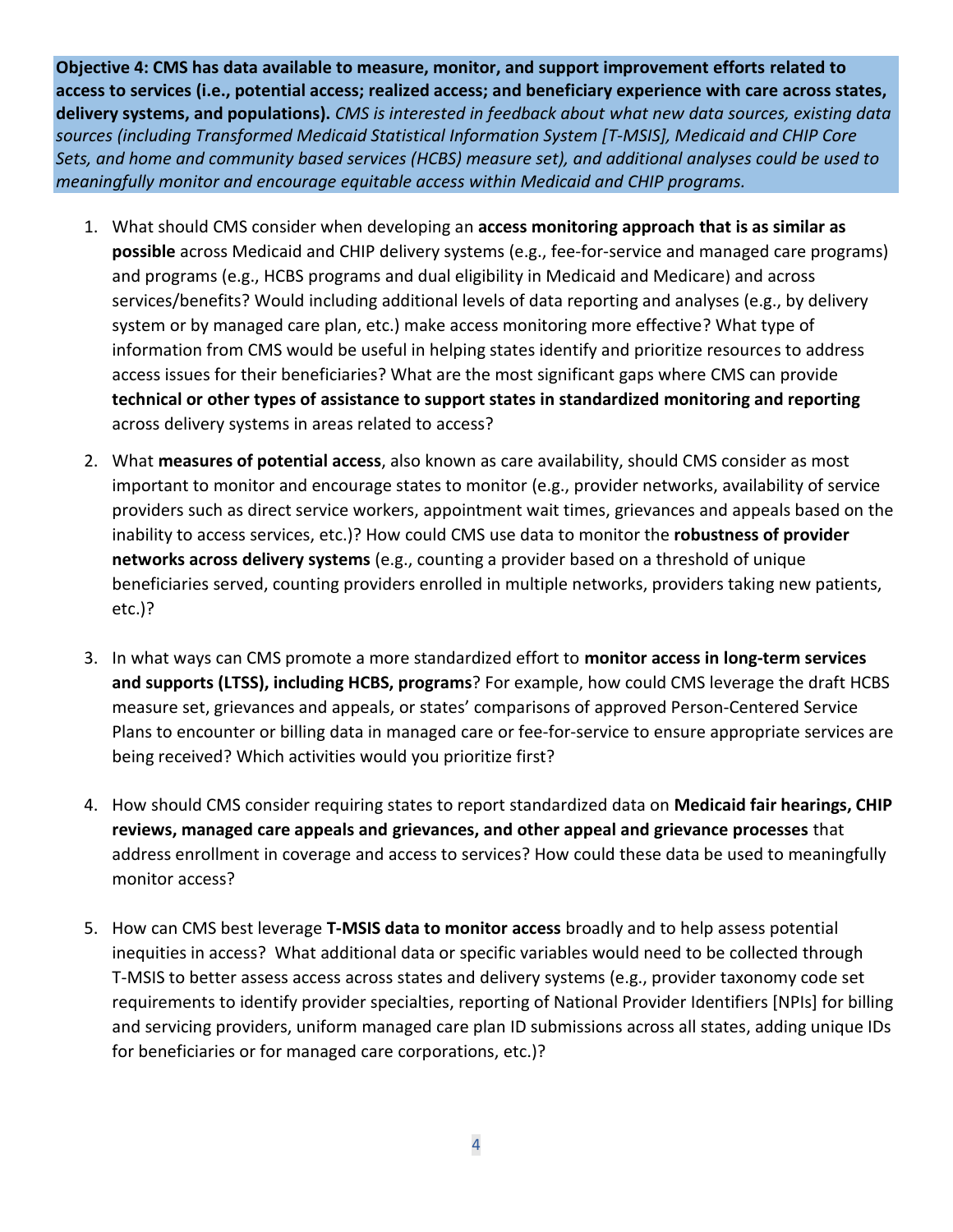**Objective 5: Payment rates in Medicaid and CHIP are sufficient to enlist and retain enough providers so that services are accessible***. Section 1902(a)(30)(A) of the Social Security Act (the "Act") requires that Medicaid state plans "assure that payments are consistent with efficiency, economy, and quality of care and are sufficient to enlist enough providers so that care and services are available under the plan at least to the extent that such care and services are available to the general population in the geographic area." Section 1932 of the Act includes additional provisions related to managed care. Section 2101(a) of the Act requires that child health assistance be provided by States "in an effective and efficient manner…." CMS is interested in leveraging existing and new access standards to assure Medicaid and CHIP payments are sufficient to enlist enough providers to ensure that beneficiaries have adequate access to services that is comparable to the general population within the same geographic area and comparable across Medicaid and CHIP beneficiary groups, delivery systems, and programs. CMS also wants to address provider types with historically low participation rates in Medicaid and CHIP programs (e.g., behavioral health, dental, etc.). In addition, CMS is interested in non-financial policies that could help reduce provider burden and promote provider participation.*

- 1. What are the opportunities for CMS to **align approaches and set minimum standards for payment regulation and compliance** across Medicaid and CHIP delivery systems (e.g., fee-for-service and managed care) and across services/benefits to ensure beneficiaries have access to services that is as similar as possible across beneficiary groups, delivery systems, and programs? Which activities would you prioritize first?
- 2. How can CMS **assess the effect of state payment policies and contracting arrangements that are unique to the Medicaid program on access** and encourage payment policies and contracting arrangements that could have a positive impact on access within or across state geographic regions?
- 3. Medicare payment rates are readily available for states and CMS to compare to Medicaid payment rates, but fee-for-service Medicare rates do not typically include many services available to some Medicaid and CHIP beneficiaries, including, but not limited to, most dental care, long-term nursing home care, and home and community based services (HCBS). What data sources, methods, or benchmarks might CMS consider to **assess the sufficiency of rates for services which are not generally covered by Medicare or otherwise not appropriate for comparisons with Medicare?**
- 4. Some research suggests that, in addition to payment levels, administrative burdens that affect payment, such as claims denials and provider enrollment/credentialing, can discourage provider acceptance of Medicaid beneficiaries.<sup>2</sup> What actions could CMS take to encourage states to **reduce unnecessary administrative burdens that discourage provider participation in Medicaid and CHIP**  while balancing the need for program integrity? Which actions would you prioritize first? Are there lessons that CMS and states can learn from changes in provider enrollment processes stemming from the COVID-19 Public Health Emergency?

<sup>2</sup> Dunn, B, et al. "A denial a day keeps the doctor away." National Bureau of Economic Research. Available at https://www.nber.org/papers/w29010